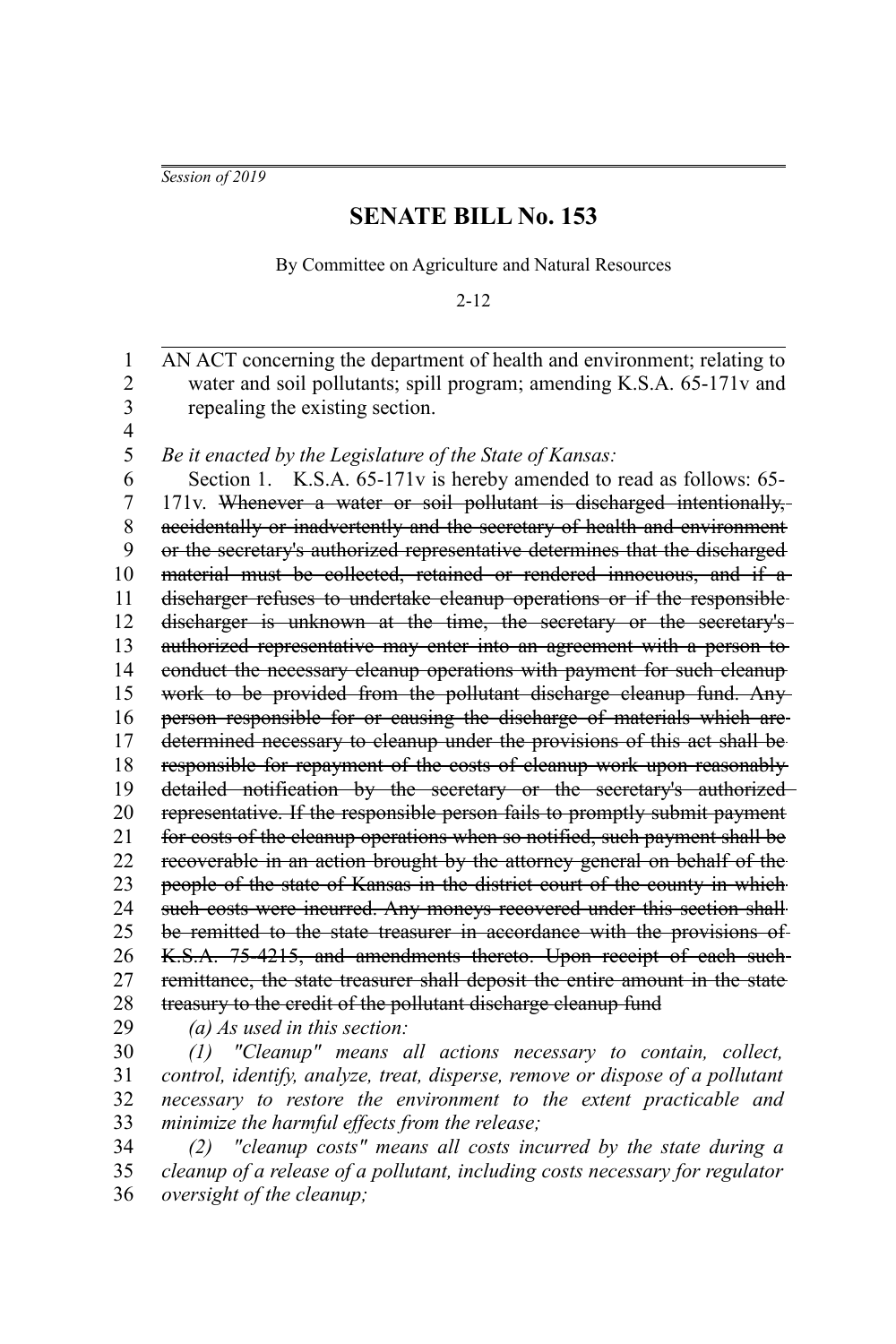*(3) "emergency" means any release that poses an imminent risk to public health or the environment;* 1 2

*(4) "person" means any individual, owner, operator, corporation, limited liability company, partnership, association, municipality, interstate agency, state agency or federal agency;* 3 4 5

*(5) "pollutant" means any substance that causes contamination or alteration of the natural physical, chemical or biological properties of any waters or soils of the state or is likely to create a nuisance or render such waters or soils harmful, detrimental or injurious to public health, or to the plant, animal or aquatic life of the state or to other designated uses; and* 6 7 8 9 10

*(6) "release" means any threatened or real emission, discharge, spillage, leakage, pumping, pouring, emptying, escape or dumping of a pollutant into or onto the waters or soil of the state, except when done in compliance with the conditions of a federal or state permit or in accordance with the product label*. 11 12 13 14 15

*(b) For the purpose of preventing water and soil pollution detrimental to public health or the environment, the secretary of health and environment shall:* 16 17 18

*(1) Adopt rules and regulations that, in the secretary's judgment, are necessary to respond to and report the release of a pollutant;* 19 20

*(2) designate a 24-hour statewide telephone number whereby the notice of any release of a pollutant may be made;* 21 22

23

*(3) provide minimum reportable quantities;*

*(4) order a person responsible for the release of a pollutant to perform a cleanup of the release; and* 24 25

*(5) take necessary action to perform a cleanup of a release if the person responsible for the release cannot be identified within a reasonable period of time.* 26 27 28

*(c) The secretary may:* 29

*(1) Provide technical guidance, oversight and assistance to other state agencies, political subdivisions of the state and other persons for the cleanup of and response to the release of a pollutant;* 30 31 32

*(2) take necessary action to perform a cleanup of a release of a pollutant if a person responsible for the release fails to take reasonable actions required by the secretary to perform a cleanup of the release; and* 33 34 35

*(3) perform a cleanup of a release of a pollutant if the release poses an emergency.* 36 37

*(d) (1) Whenever a pollutant is released intentionally, accidentally or inadvertently, the person responsible for the release shall be responsible for the cleanup of the release.* 38 39 40

*(2) The person responsible for the release of any pollutant, regardless of phase or physical state, shall give notice to the department of health and environment when the release exceeds reportable quantities.* 41 42 43